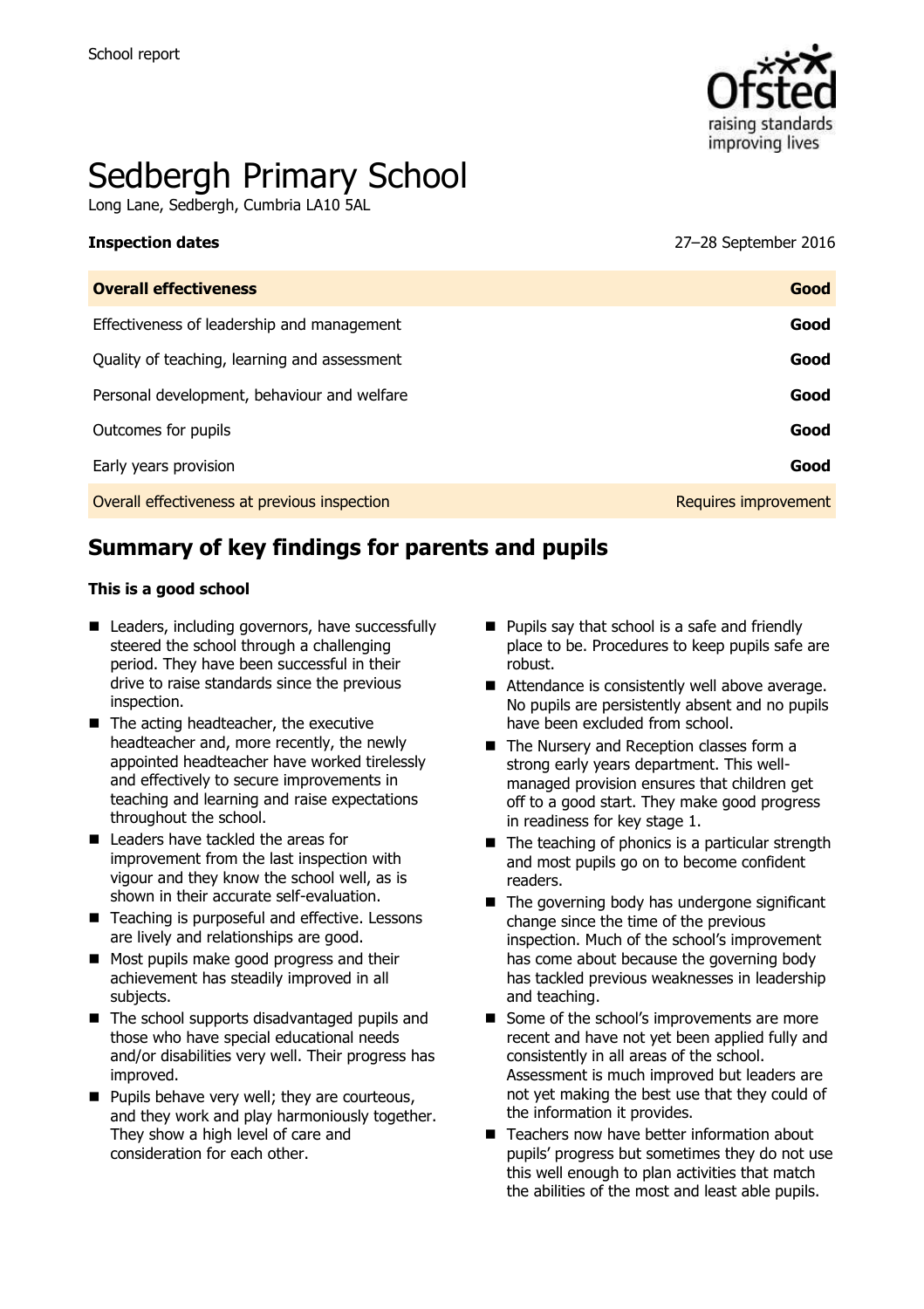

# **Full report**

### **What does the school need to do to improve further?**

- **E** Strengthen the progress made by the most able and least able pupils in some year groups by ensuring that:
	- all teachers have high expectations of what these pupils can achieve
	- the work set for them is at the right level of challenge
	- leaders regularly assess and evaluate their progress.
- **IMPROVE the strategies used for assessment so that:** 
	- teachers, subject coordinators and senior leaders know how well pupils are doing
	- any underperformance is identified in a timely way
	- assessment information is used to identify and plan the next steps in pupils' learning.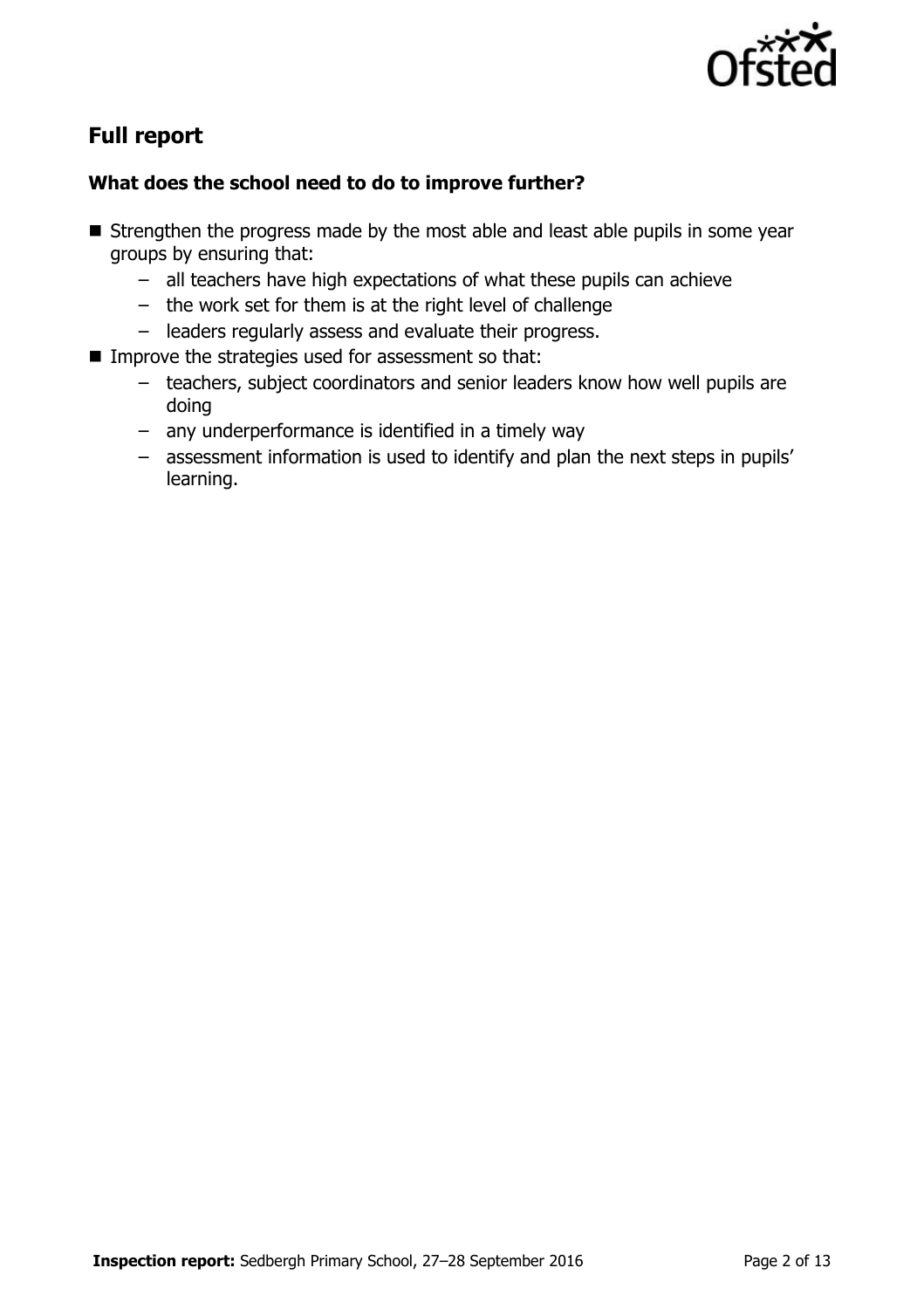

# **Inspection judgements**

#### **Effectiveness of leadership and management Good**

- Senior leaders, middle leaders and other staff have worked hard to respond positively to the findings of the previous inspection. They have tackled the weaknesses identified in 2014 successfully and show a clear and ambitious vision to make the school the best it can be. The recently appointed headteacher has quickly settled into the life of the school and begun to build upon the effective work of the previous executive headteacher and the school's senior leadership team. Leaders have developed an inclusive, welcoming school where the achievement of pupils comes first and teaching and learning are enjoyable and purposeful. As a result, the quality of teaching has improved and standards have risen throughout the school.
- Senior leaders' evaluation of the school's performance is accurate. They know the school well and can demonstrate the impact of their work across key areas of the school. Leaders also understand what needs to improve further. They have put clear procedures in place to check on the quality of teaching and learning and the progress that all pupils make.
- Following the previous inspection, there has been a whole-school focus on improving pupils' writing. Subject leaders have worked hard to raise the profile of writing across subjects and throughout the school. Their success can be seen in the improved quality of learning taking place in lessons and in the writing and guidance displays situated in classrooms and around the school, to which pupils refer.
- The deputy headteacher, when in her temporary acting headteacher role, formed a new senior leadership team that included key middle leaders within school. This proved effective and strengthened the school's capacity to move forward in the absence of the substantive headteacher. Middle leaders have grown in confidence as a result and have had a positive impact on improving teaching and raising expectations in their areas. All staff are highly motivated to do well. They recognised the need for change and have welcomed the school's increased focus on their professional development.
- The leadership and organisation of the school's provision for pupils who have special educational needs and/or disabilities has been strengthened. Pupils requiring additional support are identified early and support for them is organised well.
- The number of disadvantaged pupils in school is very small. Senior leaders check very carefully any differences in achievement between disadvantaged pupils and other pupils nationally. Effective one-to-one support aimed at boosting disadvantaged pupils' skills in English and mathematics is provided by teaching assistants. This is further enhanced through additional provision, such as the school's writing and mathematics clubs held at lunchtime. These initiatives have brought about faster progress for disadvantaged pupils. The impact of pupil premium funding is carefully assessed by senior leaders, and discussed and evaluated by the governing body.
- Work to develop the new primary national curriculum further is well underway. Leaders are evaluating and reshaping the curriculum so that it better meets the needs of the pupils. In doing so, they are looking for gaps in pupils' knowledge and skills that can be filled. The curriculum is broad and balanced, and its breadth is reflected in the many inspiring displays around the school.
- Lunchtime clubs and after-school activities enhance and enrich the curriculum, and are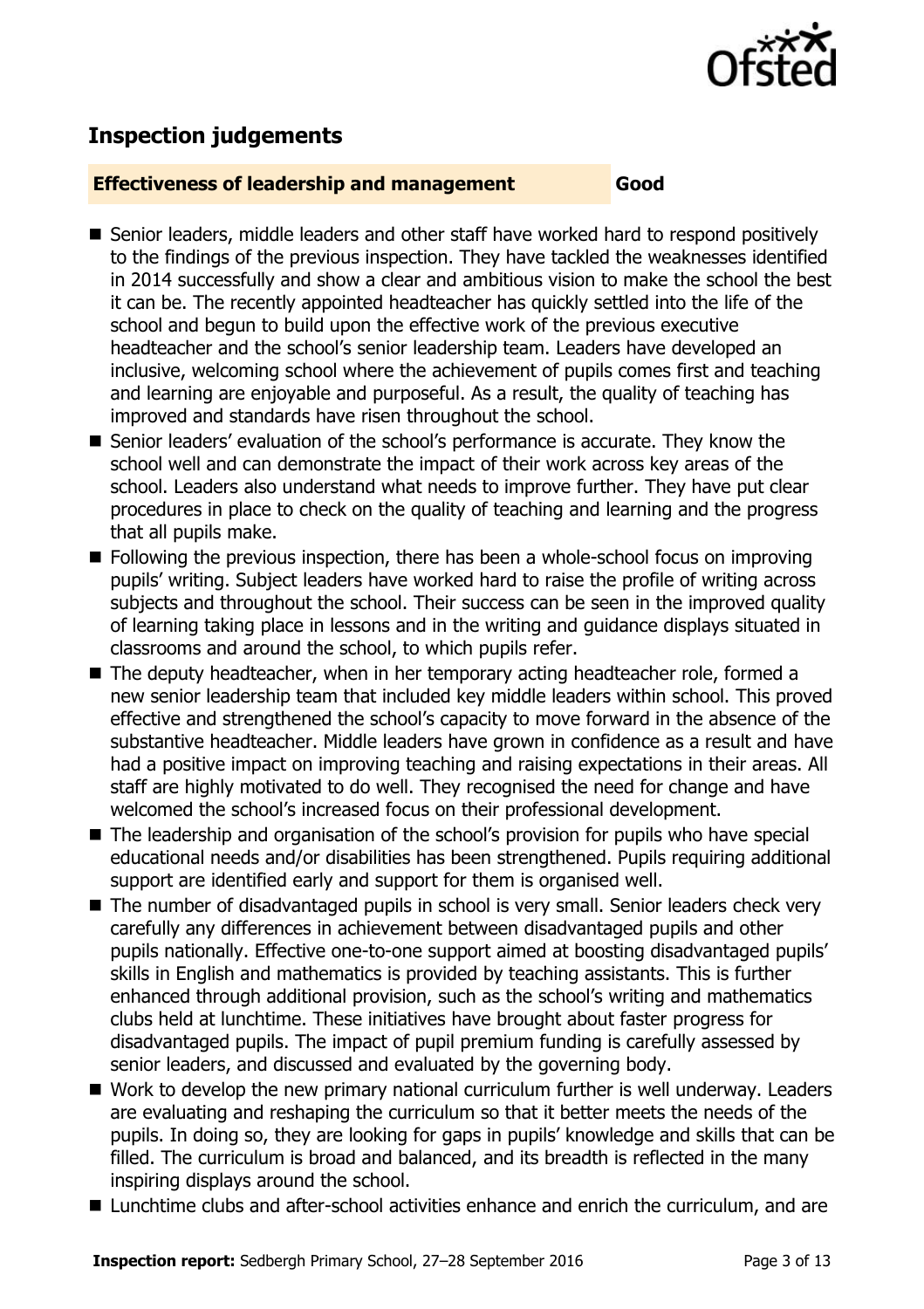

enjoyed by pupils. The primary physical education and sport funding is used well to increase pupils' participation in sport, provide staff training and secure the services of a specialist sports coach.

- Pupils' spiritual, moral, social and cultural awareness is developed well. Leaders work with a range of partners to broaden pupils' experiences of the world. Visiting clergy conduct assemblies and class reflection times are used effectively to promote pupils' spirituality, moral understanding and social awareness. Additional activities include educational visits to places of interest, visiting groups, and after-school and lunchtime clubs.
- **Pupils are developing a good understanding of fundamental British values. They learn** about tolerance, democracy and the rule of law. Pupils also enjoy taking on responsibilities such as being members of the school council. Older pupils who spoke with an inspector showed that they knew about diversity in modern Britain but their first-hand experience is understandably more limited. The school is aware of this and there are plans to make visits to other localities and places of interest to broaden pupils' awareness.
- Parents who responded to the questionnaire were extremely positive about the school, particularly in how it has changed and developed since the last inspection. They describe the school as one that is extremely caring and effective in encouraging their children to do their best and thrive. One parent wrote, 'I am really pleased with the progress the school has made since the last Ofsted. Our children are really happy in school and are progressing well.' Another parent commented, 'There is a very positive and welcoming feel to the school. The teachers are excellent and very approachable.'
- The local authority has provided effective support to the school. Following the departure of the previous headteacher, the local authority brokered the support of an executive headteacher from a successful local school to work with senior leaders for two days a week over two terms. Local authority staff also worked with subject leaders, reviewed the quality of teaching and learning across the school and conducted a scrutiny of the work in pupils' books. Feedback from the local authority has helped leaders to focus on key improvement strategies and help shape the professional development of teachers.

### **Governance of the school**

- Governors have been on a journey of improvement since the time of the last inspection and through that process have strengthened their role and impact significantly.
- Governors responded constructively to the review of governance that took place following the last inspection, and the governing body was reconstituted in July 2015.
- The new chair and vice-chair of the governing body have demonstrated that they are very committed to change and improvement but, at the same time, they have been careful to base their decision-making on a firm and robust understanding of the school's strengths and weaknesses. Consequently, they are able to support and challenge school leaders effectively.
- The governing body took decisive action to deal with weak leadership and teaching and has worked effectively to continue this improvement with the new headteacher.
- Governors are well organised and collectively provide a wide range of relevant skills and experience which helps to drive improvement. They have received effective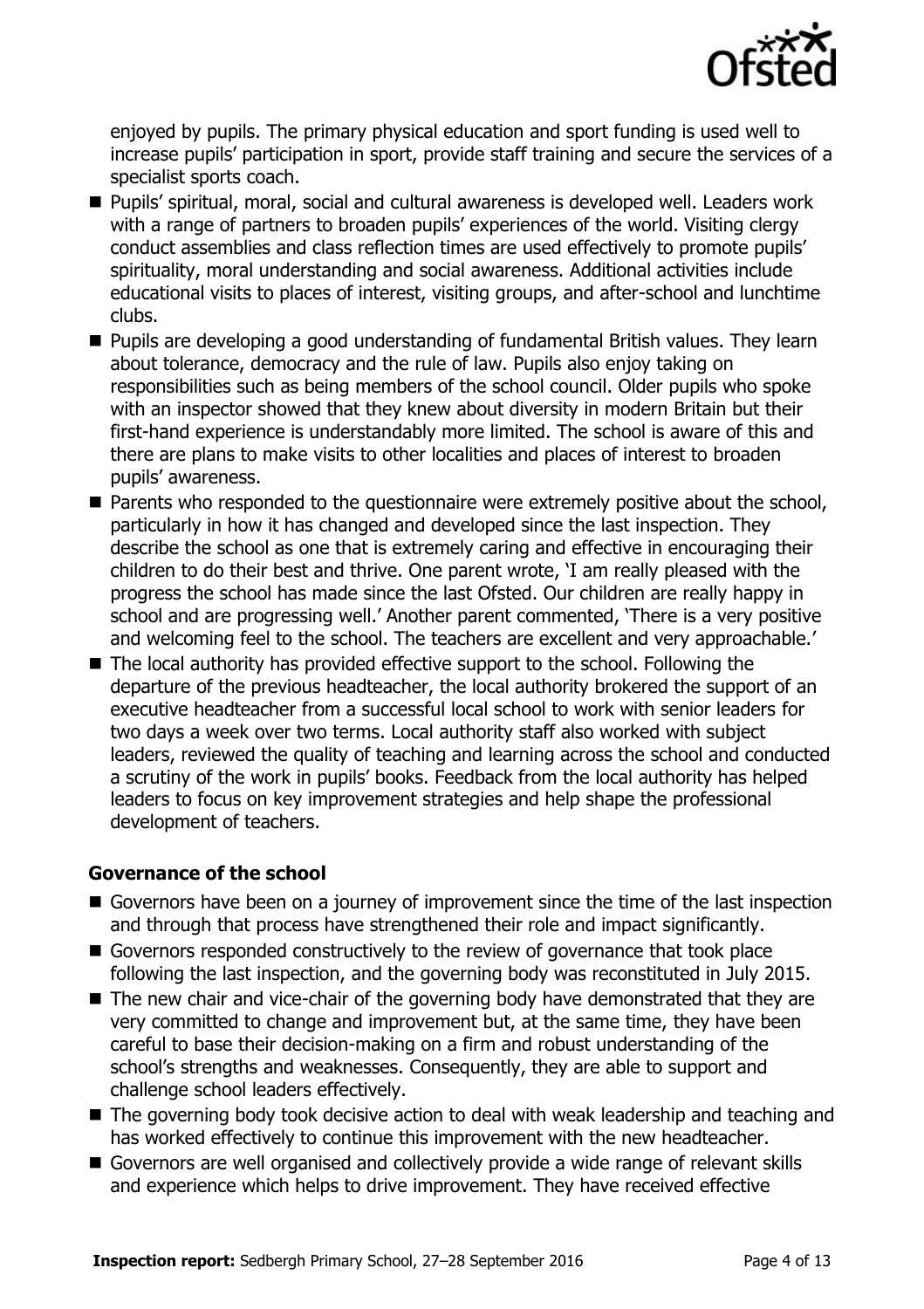

training and support from the local authority, which has been valuable and timely.

■ The chair and vice-chair of the governing body share the passion and determination of school leaders to continue to strengthen the school's performance at all levels.

### **Safeguarding**

- $\blacksquare$  The arrangements for safeguarding are effective.
- The school's safeguarding arrangements are well documented and procedures are robust. Staff receive regular training and are well versed in how to keep children safe. Rigorous checks are completed on all new staff and regular visitors to the school, and leaders ensure that records are kept up to date. All staff have the pupils' well-being at heart and play their part in ensuring that the school is a safe environment for all.

### **Quality of teaching, learning and assessment Good**

- The teaching at Sedbergh Primary is characterised by well-prepared and well-organised lessons that have a strong sense of purpose. Staff have high aspirations for pupils and expect them to work hard and behave well. Pupils readily talk to each other to discuss and develop their ideas. Pupils say that teachers 'make learning fun' and that teachers help them when they are unsure. Teachers ensure that pupils are clear about their tasks and they check regularly during lessons that pupils are focused on their work.
- Relationships between teachers and pupils are excellent. Lessons proceed in a relaxed and friendly but purposeful atmosphere. The pupils are eager to learn and respond well to teachers' questioning.
- The teaching of phonics is a strength of the school. Work starts in the early years and builds effectively throughout key stage 1. From their different starting points, pupils make good progress.
- The development of reading and writing skills is given a high priority in the school. Pupils have regular opportunities to read and they keep careful logs of the books that they have read. Younger pupils commented that family members regularly listen to them read at home.
- Writing has become a much more important part of the curriculum since the time of the last inspection, including providing more opportunities for pupils to write at length for different purposes. The quality of pupils' handwriting is good, as is the general presentation of their work.
- Teachers plan engaging activities that pupils enjoy and these often act as a stimulus for writing. Pupils in Year 3 have developed their knowledge of past and present tenses in English by studying a famous painting of people enjoying a day out by a river. The pupils studied the painting and were able to identify appropriate words in both the past and present tense to describe what they could see.
- Work in pupils' mathematics books shows that they have many opportunities to practise their calculation skills and develop their mathematical reasoning when solving problems. A high work rate is evident in pupils' books. The pupils enjoy mathematics, even when tasks challenge them considerably, such as when pupils in Year 4 used mirrors to identify lines of symmetry in different shapes. Pupils enjoy working and learning with their classroom partners to solve problems.
- Teachers' questioning skills are very good. They skilfully assess what pupils understand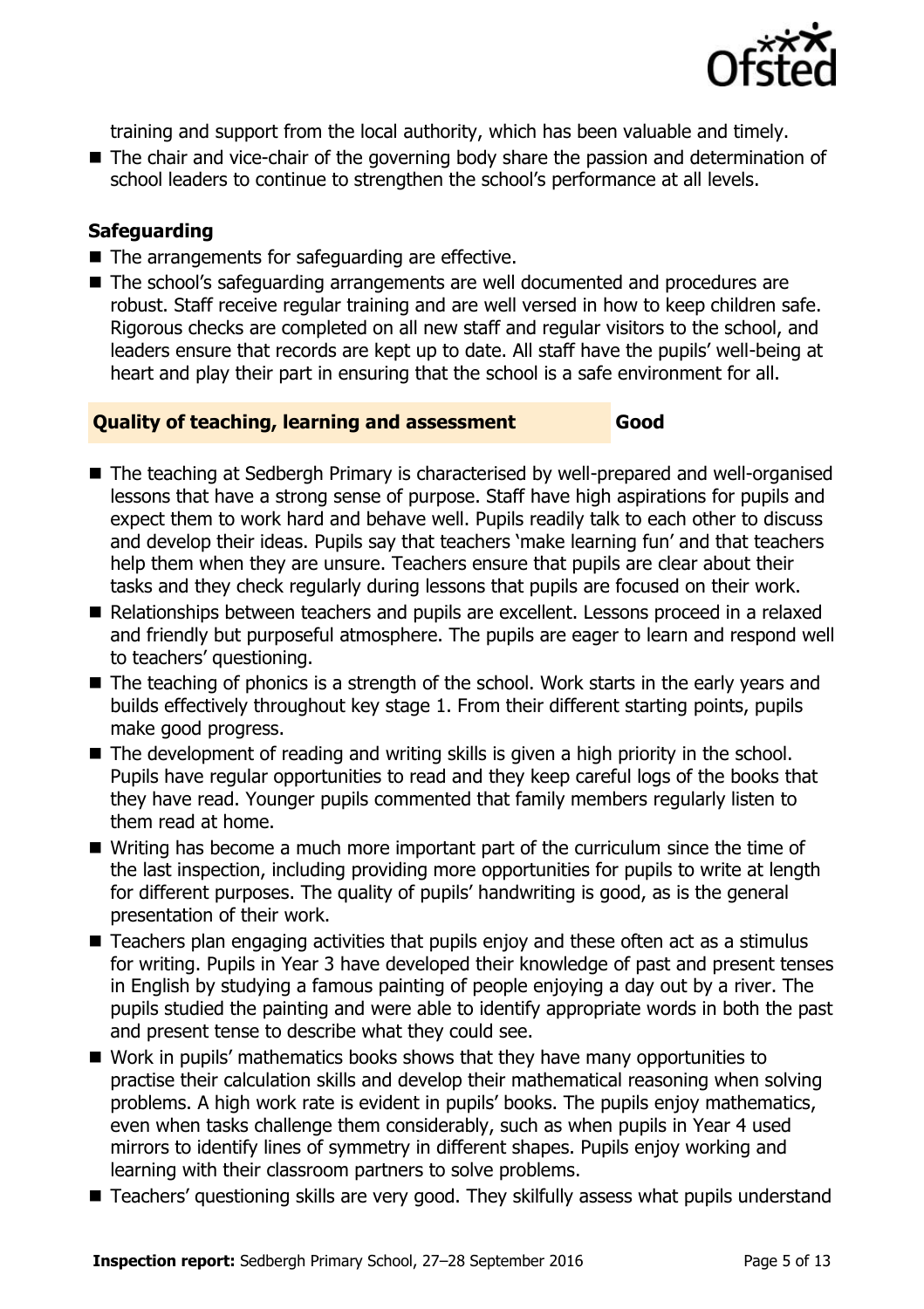

and then provide follow-on questions to deepen their thinking. Similarly, where questioning is productive, staff encourage those pupils who appear a little reluctant to offer a response at first by asking them for a view.

- The inspection took place just a few weeks into the school year and some displays were still being constructed. That said, classrooms are bright and colourful with thought-provoking displays that celebrate pupils' work. Additional guidance to support pupils' learning is also imaginatively displayed to capture their interest and assist learning.
- Teachers mark pupils' work very conscientiously, in line with the school's policy. They praise what the pupils have done well and provide guidance to help them to improve their work further. Teaching assistants make an effective contribution to pupils' learning; they are directed well by teachers and are clear about their role.
- All pupils are making faster progress now but in some year groups the progress of the most able and least able pupils is not always as good as it should be. This is because the work set for them is not well suited to their abilities and teachers' expectations are too low.
- The way in which teachers assess, record and monitor the pupils' attainment and progress has been improved over recent months. As a result, there is greater consistency and accuracy throughout the school in judging pupils' progress. Teachers make assessments of the pupils' attainment and use their findings to check on progress and identify any dips in performance. Some of the changes to assessment practice are new and have not yet had sufficient time to become a full part of day-to-day routines.

#### **Personal development, behaviour and welfare Good**

### **Personal development and welfare**

- The school's work to promote pupils' personal development and welfare is good.
- **Pupils who spoke to inspectors commented that they feel safe in school and they enjoy** their lessons. They regard school as a caring place, as illustrated by one pupil who said, 'We're all very friendly and get on together'. Pupils also spoke about their awareness of keeping safe when using the internet.
- Leaders have ensured that staff and governors are trained effectively to help keep pupils safe. The school has well-considered policies in place which are adhered to by staff; consequently, the school is a safe environment. All adults, including visitors, are vetted as being suitable to work with children. Information relating to safeguarding is recorded rigorously.
- $\blacksquare$  Pupils who spoke with inspectors said that bullying is very rare and when it does happen it tends to be name-calling, which staff deal with quickly and effectively. The pupils commented that they knew who to go to should they ever feel unhappy.
- Older pupils are aware that unkind comments, including the use of racist or homophobic language, are hurtful and wrong.
- **Parents appreciate the high quality of pastoral support that the school provides. As one** parent stated, 'The school is caring and has a strong sense of community spirit'.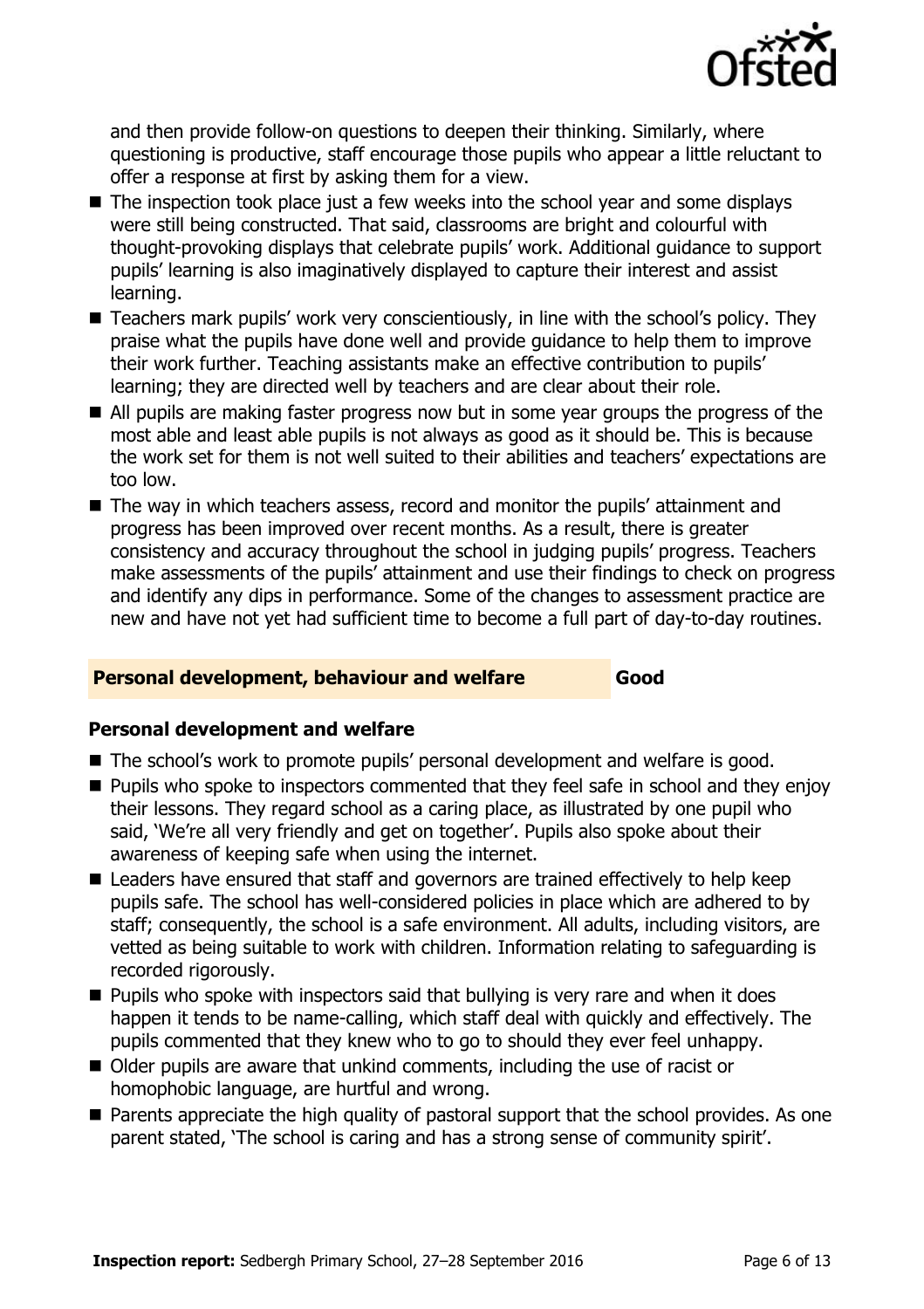

#### **Behaviour**

- The behaviour of pupils is good. Pupils behave well in lessons and around school. They say that they enjoy coming to school, and this is reflected in the school's very high attendance figures. Pupils are courteous and will hold doors open for each other and adults. The pupils who have cooked lunches make use of the adjoining secondary school's dining hall at a prescribed 'primary' time. Older and younger pupils sit together by choice and they chat about their day. Behaviour is good and clear routines ensure that social times run smoothly.
- Teachers have high expectations of pupils' behaviour. The pupils respond positively to these expectations and they are a credit to the school and to their community. They come to lessons wanting to learn and they move around the school sensibly and courteously. On occasions in a few lessons, the pupils are a little more passive and compliant rather than appearing enthusiastic and keen to learn.
- In all classes, around the school and outside on the playground, inspectors witnessed very positive behaviour. There have been no exclusions of pupils from the school at any time.
- **Pupils contribute well to the development of the school. The school council meets** regularly with senior leaders to discuss how things might improve in school. These discussions have included the possibility of building a climbing wall on the school grounds.
- Attendance is excellent and in the top 10% of all schools nationally.
- In a few classes, the pupils are a little passive and compliant and not as enthusiastic about learning as they are in other classes.

#### **Outcomes for pupils Good**

#### ■ Senior leaders and governors have focused a lot of their attention and resources on improving the quality of teaching, learning and assessment in school. The good teaching that now takes place means that pupils have made good progress. As a result, pupils' overall achievement throughout the school has improved and their achievement is good.

- Children get off to a good start in the Nursery and Reception classes. The proportion of pupils who reach the expected standard in the national screening check for phonics at the end of Year 1 has been consistently above the national average for the last three years. By the end of Year 2, the proportion of pupils with a secure grasp of phonics is also higher than the national figure.
- Assessments at the end of key stage 1 in 2015 showed a dip on previous years' performance, particularly for boys. Nearly all pupils achieved the expected levels for their age in reading, writing and mathematics but fewer reached the higher levels when compared to pupils nationally. The school's own data indicates that pupils completing key stage 1 in 2016 had made good progress in reading, writing and mathematics.
- At the end of key stage 2 in 2015, pupils' attainment in reading, writing and mathematics, and in English grammar, punctuation and spelling improved significantly on that of the previous year. Results were higher than national averages in all subjects. Pupils made good progress to achieve these results. The school's records for 2016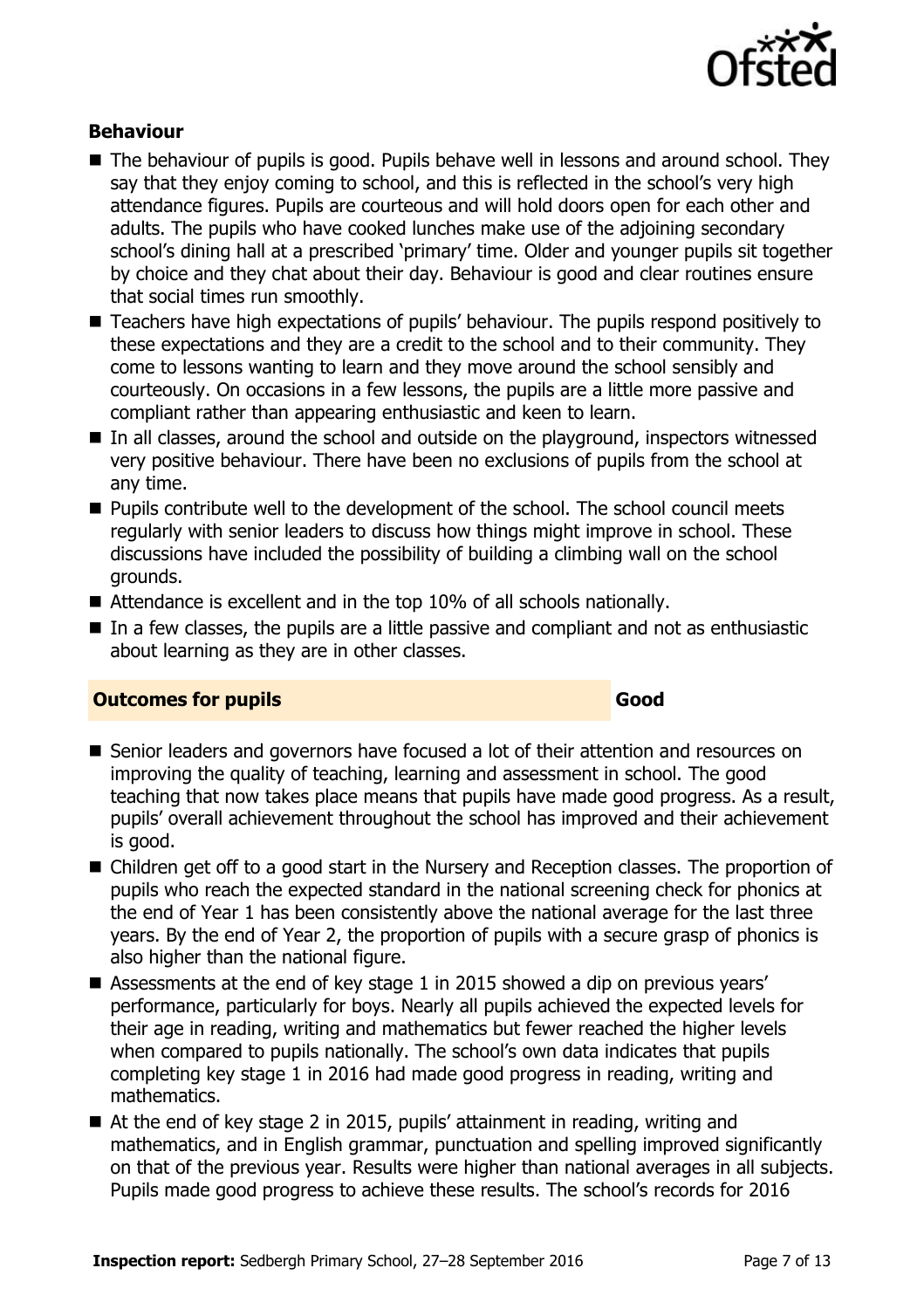

show that 80% of pupils reached age-related expectations in reading, 85% in writing and 75% in mathematics, under the new assessment system. Lesson observations, a scrutiny of pupils' books and discussions with pupils about their work all indicate that pupils make good progress in key stage 2.

- $\blacksquare$  The school has improved its effectiveness in ensuring that most groups of pupils, including pupils who have special educational needs and/or disabilities, disadvantaged pupils and those who join the school at different times, achieve well. Lesson observations and a scrutiny of books indicate that disadvantaged pupils in school are continuing to make good progress in line with their peers. The differences between the attainment of disadvantaged pupils and that of other pupils nationally are diminishing.
- The most able pupils, including those who are disadvantaged, made at least the progress expected of them in reading and writing in 2015, but their progress was less strong in mathematics. In the national tests in 2015, the proportion of pupils reaching the higher levels was above that of other pupils nationally in reading and mathematics but below in writing. In English grammar, punctuation and spelling, the proportion of most able pupils achieving well was higher than the national average.

#### **Early years provision Good Good**

- The children entering the part-time Nursery class have a broad span of knowledge and skills but, overall, these are similar to those typically found. Children make a positive start in the Nursery class, settling in quickly to its routines and activities. The Nursery setting is colourful and vibrant, and staff are welcoming. The children are happy and enjoy learning and exploring the many opportunities provided for them.
- Effective teaching and a well-resourced and vibrant setting means that children in the early years learn quickly and make good progress. The proportion of children achieving a good level of development has improved year on year since 2013, moving from 38% to 65% in 2015, which was similar to the national average. The school's own assessment data shows that the percentage of children achieving a good level of development in 2016 has been at least maintained. Children are well prepared for Year 1.
- A particular strength of the early years department is the way that staff help children to settle into the school's routines quickly. This is very effective in developing the children's confidence in using different play equipment and learning resources which, in turn, helps to stimulate language and enhance their verbal communication skills. Children take part in many imaginative and exciting activities that encourage them to explore and find things out for themselves. During the inspection they enjoyed working with playdough in their 'funky fingers' exercising session and making colourful patterns with small beads.
- Resources are good and both the Nursery and Reception classes have their own dedicated outdoor education space. The outdoor areas are small, but they are used well and imaginatively by teachers to structure and focus the children's imaginative play and learning. Teaching in the early years is good; it builds on children's interests and helps to develop their love of learning. The children love working with letters and the sounds that they make. Effective and well-planned teaching means that all children make steady progress.
- The staff's expectations of behaviour are high and adults help children to understand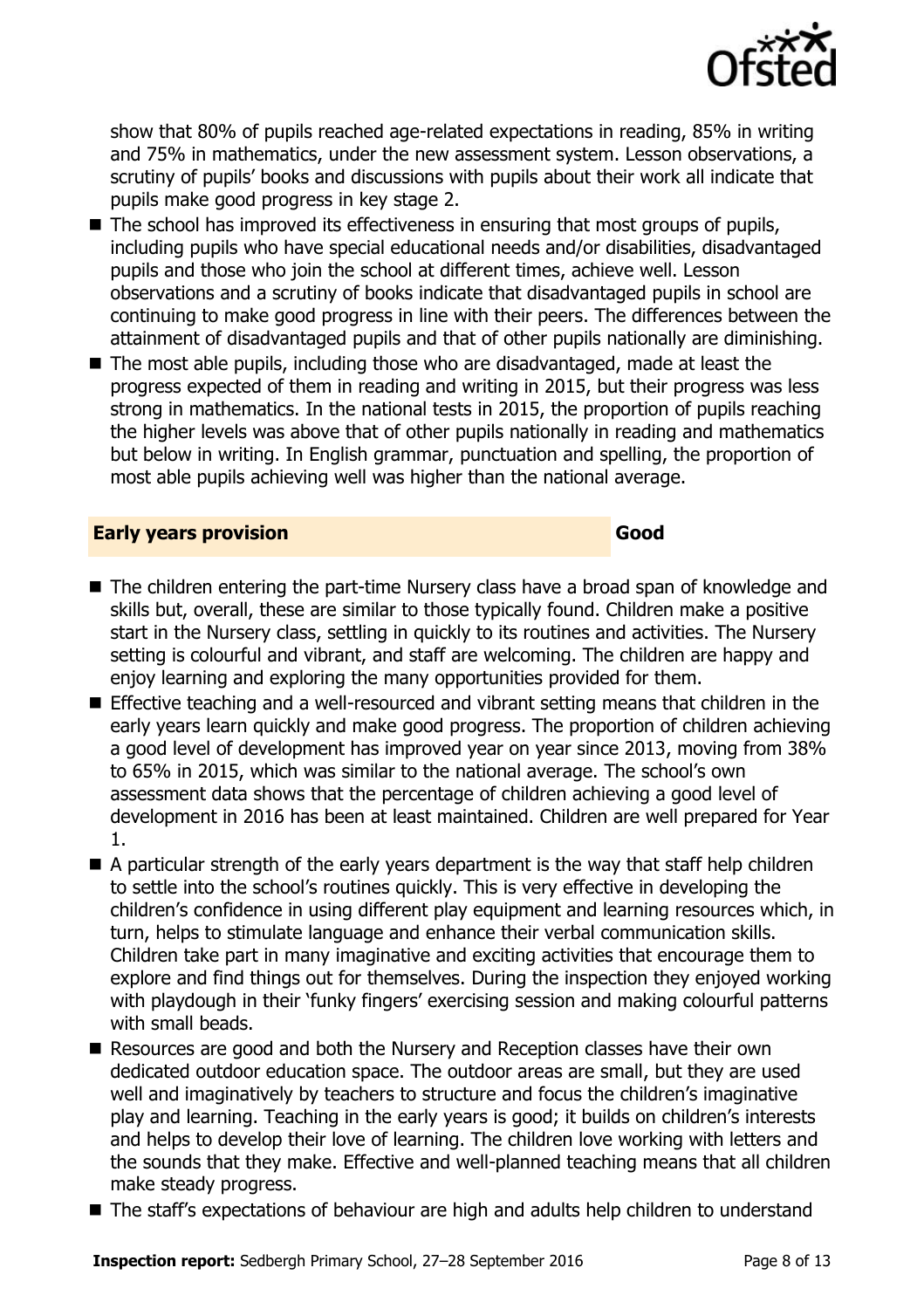

the importance of treating one another politely and with respect. As a consequence, children's behaviour is good. Children share resources and play and learn together harmoniously. They are supervised effectively by staff, who ensure that they are kept secure and safe while not hampering their imaginative play. Teaching promotes the importance of children listening carefully when information or instructions are being provided.

- The early years manager leads the provision well. She uses accurate and regular assessments to check children's progress and ensure that teaching activities are planned to fill any gaps in learning. The proportion of children who achieved a good level of development in 2016 reflects a three-year pattern of continuous improvement.
- Visits by staff to other schools to see outstanding practice and increased links with childcare and other agencies have helped strengthen the overall provision in the early years.
- Parents are kept well informed about how well their children are doing in the Nursery and Reception classes. Those parents who responded to the Ofsted questionnaire were very appreciative of the staff and how they help their children to make progress, both in their learning and socially.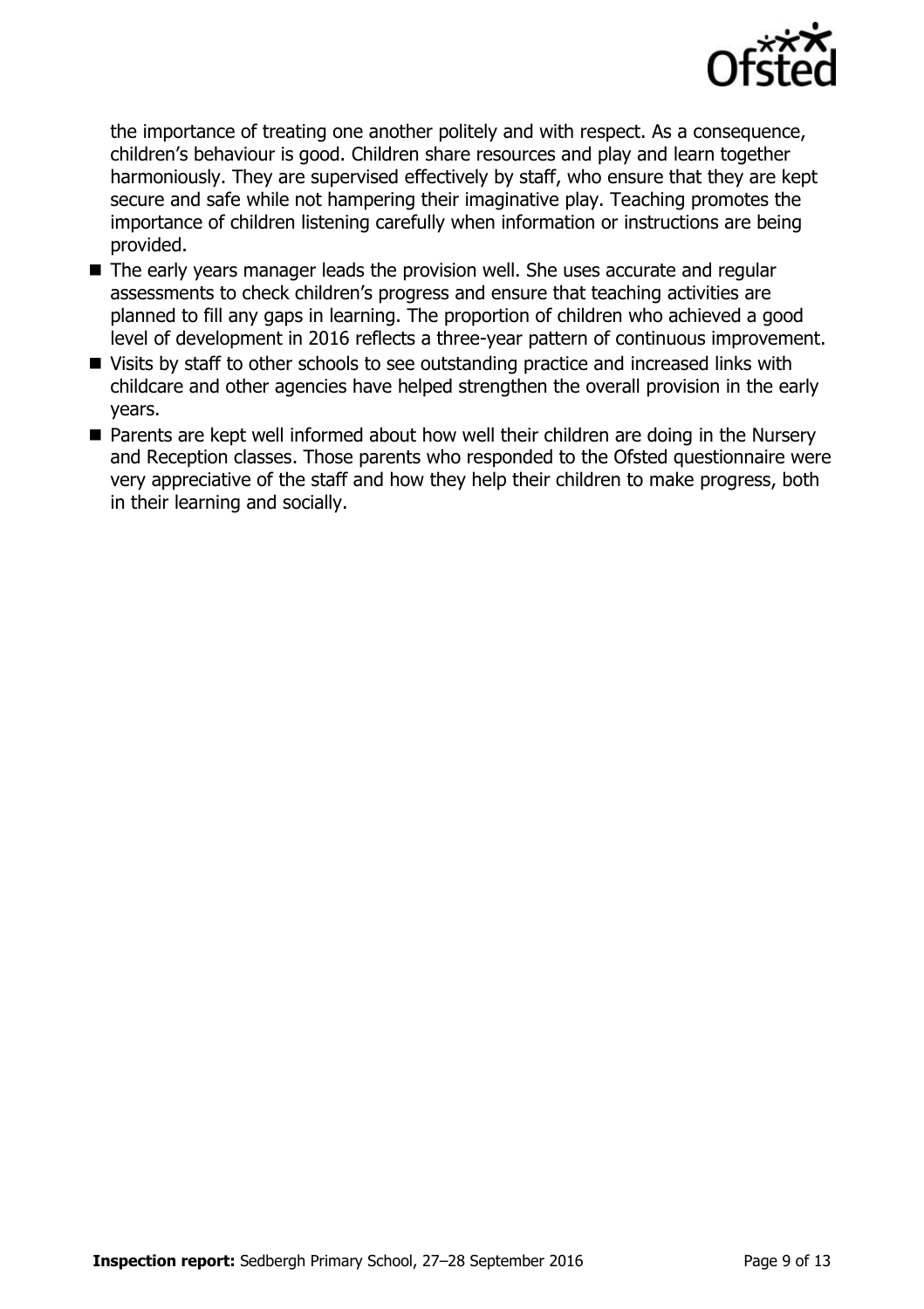

# **School details**

| Unique reference number | 112233         |
|-------------------------|----------------|
| Local authority         | <b>Cumbria</b> |
| Inspection number       | 10019806       |

This inspection of the school was carried out under section 5 of the Education Act 2005.

| Type of school                      | Primary                           |
|-------------------------------------|-----------------------------------|
| School category                     | Community                         |
| Age range of pupils                 | 3 to 11                           |
| <b>Gender of pupils</b>             | Mixed                             |
| Number of pupils on the school roll | 193                               |
| Appropriate authority               | The governing body                |
| Chair                               | Sophie Lawson                     |
| <b>Headteacher</b>                  | <b>Matthew Towe</b>               |
| Telephone number                    | 01539 620 510                     |
| Website                             | www.sedberghprimary.org.uk        |
| <b>Email address</b>                | admin@sedbergh-pri.cumbria.sch.uk |
| Date of previous inspection         | 2-3 December 2014                 |

### **Information about this school**

- $\blacksquare$  Sedbergh is smaller than the average primary school.
- Almost all pupils are of White British heritage.
- **Pupils are taught in single-year classes.**
- The proportion of pupils identified as having special educational needs and/or disabilities is below average.
- $\blacksquare$  The proportion of disadvantaged pupils is below average.
- The Nursery class provides part-time early years provision. Pupils attend the Reception class full-time.
- The school meets the government's current floor standards, which set the minimum expectations for pupils' attainment and progress in reading, writing and mathematics by the end of Year 6.
- The school meets requirements on the publication of specified information on its website.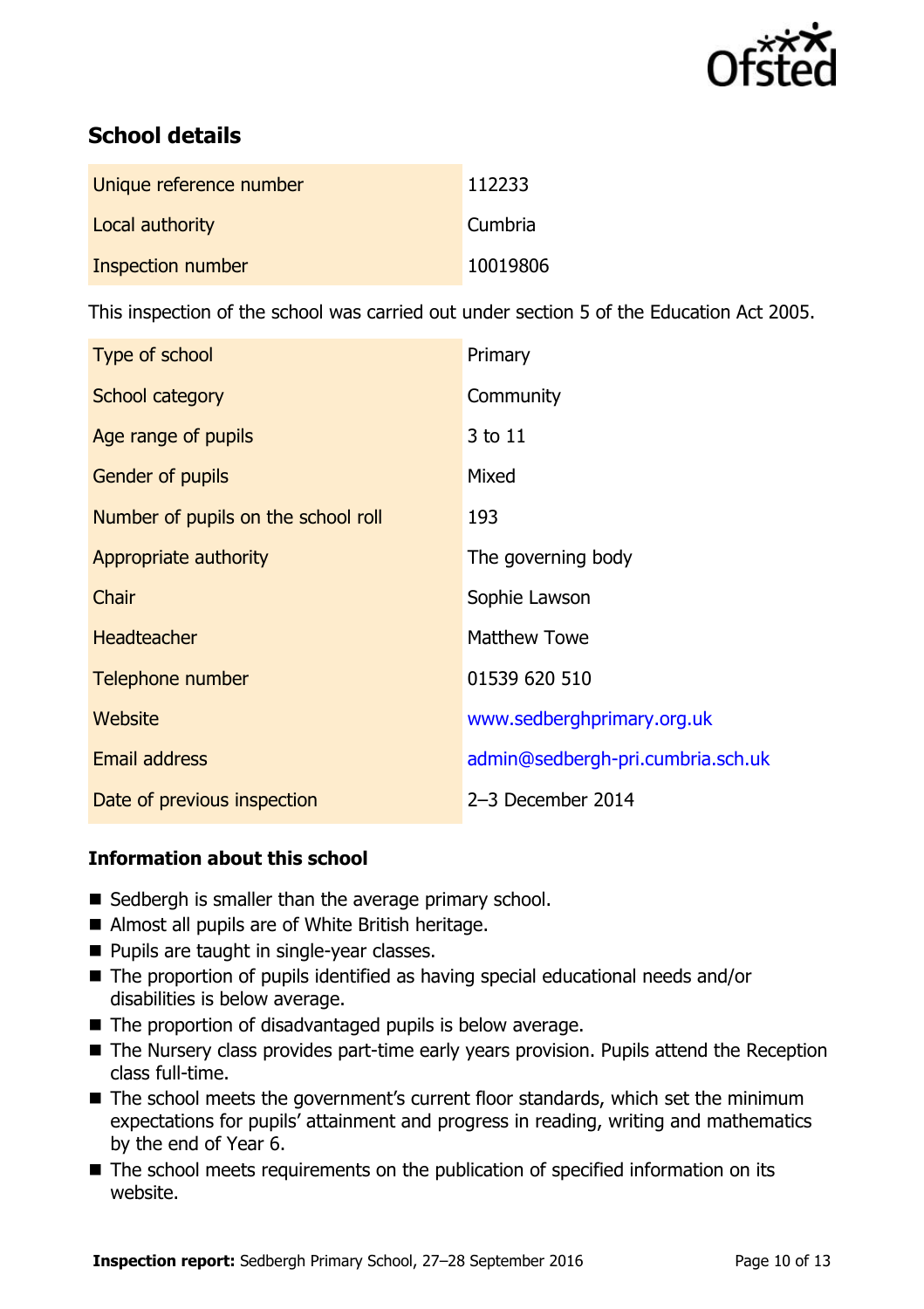

- There have been significant changes to staffing and governance since the previous inspection.
- Following two periods of absence in 2015, the previous headteacher left the school in early 2016. During her absence the deputy headteacher became acting headteacher. In February 2016 an experienced executive headteacher was appointed from a local primary school to work in the school for two days per week. In April 2016 a new headteacher was appointed and he began his duties on 1 September 2016.
- A new chair and vice-chair of the governing body were appointed in 2015, along with other new members of the governing body.
- The school shares its site with the local high school, Settlebeck School.
- The school is part of the South Lakes Rural Partnership of primary schools.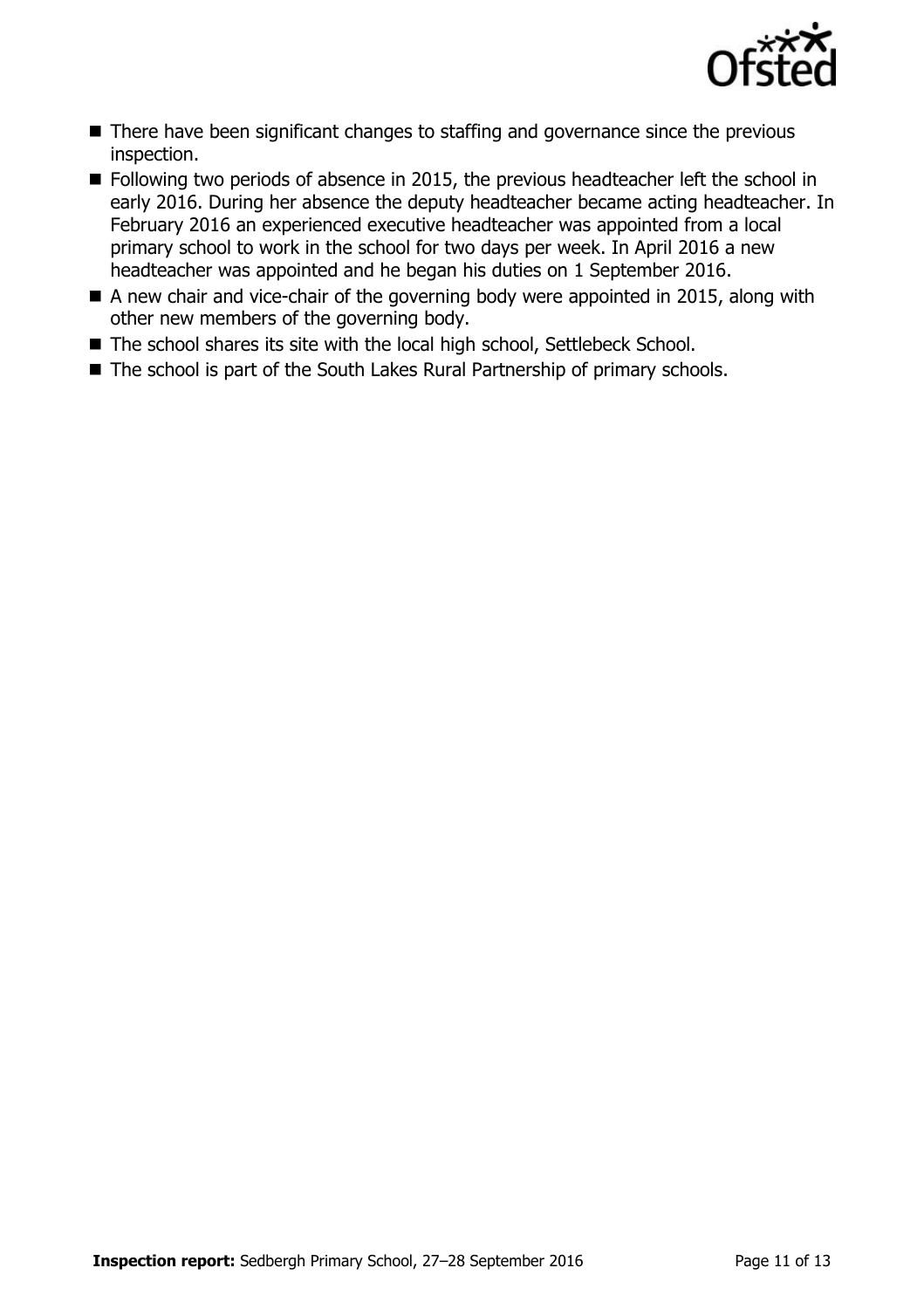

## **Information about this inspection**

- Inspectors observed lessons in all classes and in a range of subjects. They observed pupils' behaviour in classrooms and around the school, including during break and lunchtimes.
- Inspectors looked at a wide range of documents, including information on pupils' attainment and progress, the school's evaluation of its own performance and its plans for improvement. Behaviour and attendance records and information relating to safeguarding were also scrutinised.
- Meetings were held with the headteacher, the previous executive headteacher, the deputy headteacher, subject leaders, and the chair and vice-chair of the governing body. A meeting was also held with a representative from the local authority.
- Groups of pupils from key stages 1 and 2 discussed their opinions about the school and their learning with inspectors. Inspectors also spoke informally with pupils on the playground and in lessons.
- Inspectors considered 46 responses made by parents to Ofsted's online questionnaire and Parent View. Inspectors also spoke with parents informally.

#### **Inspection team**

**John Gornall, lead inspector Constanting Constanting Constanting Constanting Constanting Constanting Constanting Constanting Constanting Constanting Constanting Constanting Constanting Constanting Constanting Constantin** 

Michelle Beard **Ofsted Inspector**